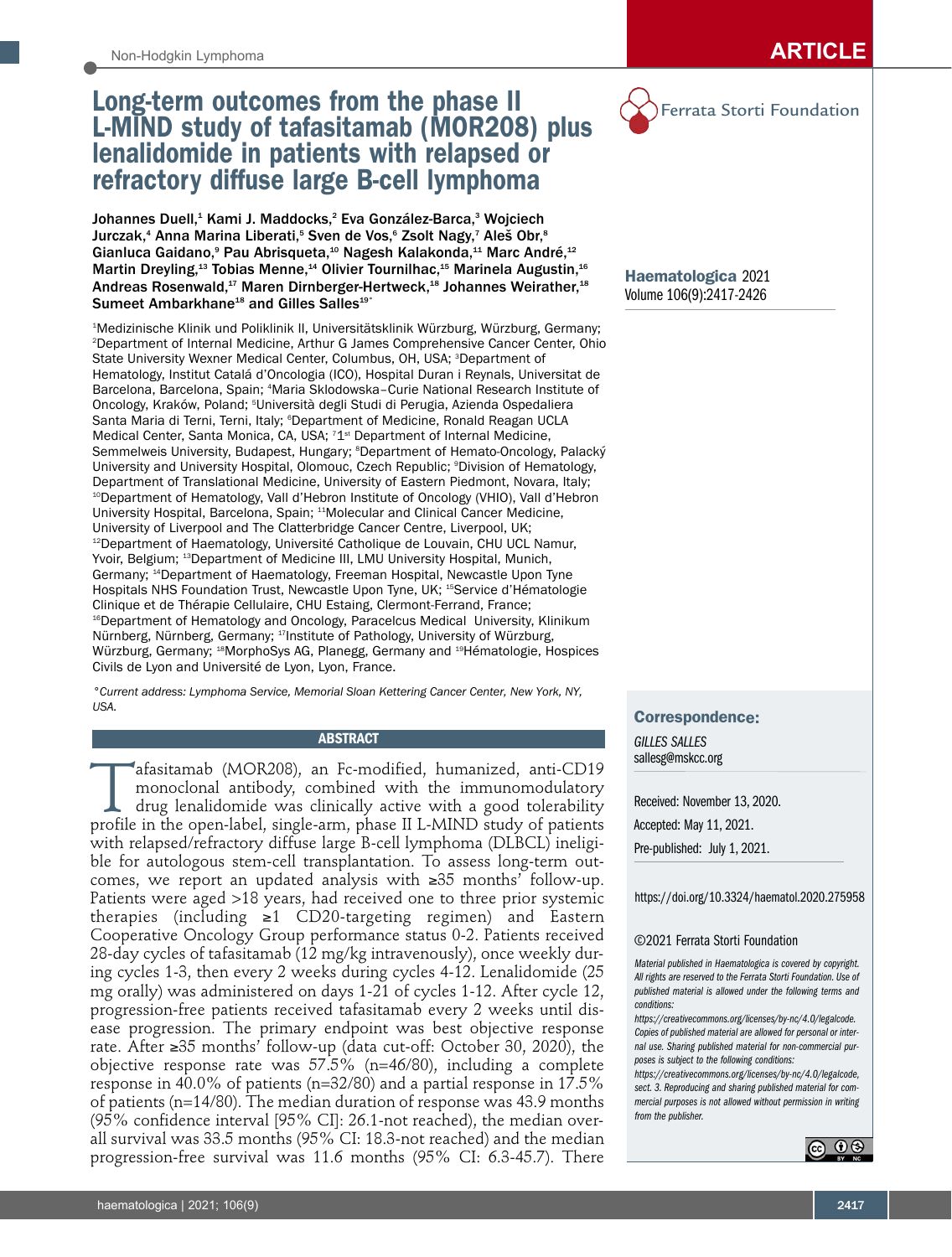were no unexpected toxicities. Subgroup analyses revealed consistent long-term efficacy results across most subgroups of patients. This extended follow-up of L-MIND confirms the long duration of response, meaningful overall survival, and well-defined safety profile of tafasitamab plus lenalidomide followed by tafasitamab monotherapy in patients with relapsed/refractory diffuse large B-cell lymphoma ineligible for autologous stem cell transplantation. ClinicalTrials.gov identifier: NCT02399085.

# Introduction

Diffuse large B-cell lymphoma (DLBCL) is the most common subtype of non-Hodgkin lymphoma, accounting for 25-45% of new cases of lymphoma each year. $^1$ The introduction of rituximab treatment, an anti-CD20 antibody, alongside cyclophosphamide, doxorubicin, prednisone, and vincristine (R-CHOP) as an initial standard-of-care immunotherapy has improved patients' outcomes; however, 30–40% of patients continue to experience relapse or are refractory to this first-line therapy.<sup>2</sup> For these relapsed or refractory (R/R) patients, alternative effective and tolerable treatment options are limited and, thus, their prognosis is poor.<sup>2</sup>

Current treatment options for R/R DLBCL include salvage chemotherapy followed by high-dose chemotherapy and autologous stem-cell transplantation (ASCT).<sup>3,4</sup> However, the majority of patients with R/R DLBCL who undergo ASCT subsequently relapse.2 More recentlydeveloped therapies, such as chimeric antigen receptor (CAR) T-cell therapy and the antibody-drug conjugate polatuzumab vedotin in combination with bendamustine and rituximab, have shown improved patients' outcomes.5-7 However, CAR T-cell therapies have been associated with severe adverse events, including grade  $\geq 3$ cytokine release syndrome and neurotoxicity, and some can be difficult to administer safely and successfully.5,6 Thus, there remains an urgent need for novel, tolerable, and easy-to-administer treatment options for patients with R/R DLBCL, particularly those ineligible for ASCT.

The combination of tafasitamab (MOR208, previously XmAb5574), an Fc-modified, humanized anti-CD19 monoclonal antibody, with lenalidomide has been shown to be effective and well-tolerated in patients with R/R DLBCL who are ineligible for ASCT.8 The phase II study, L-MIND, demonstrated an objective response rate of 60%, with 43% of patients achieving a complete response (CR).8 Moreover, the responses were durable, with a median duration of response (DoR) of 21.7 months.8 To further determine the long-term clinical efficacy and safety of tafasitamab plus lenalidomide treatment in patients with R/R DLBCL, we provide updated data based on a minimum follow-up of 35 months. Additionally, to understand the effectiveness of this novel treatment regimen in clinically relevant subgroups of patients, we present long-term efficacy analyses stratified according to important baseline covariates of prognostic significance.

## **Methods**

#### **Study conduct**

L-MIND was an open-label, single-arm, multicenter, phase II study (NCT02399085).8 The study was approved by the institutional review boards at each study site, and conducted in accordance with International Council for Harmonization Good

Clinical Practice guidelines and the Declaration of Helsinki; all patients provided written informed consent. We present data after 35 months of follow-up from the last patient enrolled.

## **Study design and patients**

Details of the L-MIND study have been published elsewhere; eligibility criteria are further described in the *Online Supplementary Methods*. 8 Patients with primary refractory disease were excluded, although until a protocol amendment in June 2016, primary refractoriness was defined as no response or progressive disease (PD) within <3 months of frontline therapy, rather than 6 months. Therefore, prior to this amendment patients with relapse or PD 3-6 months from frontline therapy were included, and form a subgroup of 'primary refractory patients' as per B-cell lymphoma National Comprehensive Cancer Network guidelines.<sup>3</sup> Patients with rituximab-refractory disease had no response to or PD following a rituximab-containing regimen within <6 months of completion of therapy.

Patients received up to 12 cycles (28 days each) of tafasitamab and lenalidomide, followed by tafasitamab monotherapy in patients with stable disease or better, until PD. Tafasitamab (12 mg/kg intravenously) was administered on days 1, 8, 15, and 22 during cycles 1-3, with a loading dose on day 4 of cycle 1, and on days 1 and 15 from cycle 4 onwards. Lenalidomide (25 mg orally) was self-administered on days 1-21 of each 28-day cycle. For further details see the *Online Supplementary Methods*.

## **Study outcomes**

The primary endpoint was the objective response rate (CR plus partial response [PR]), assessed by an independent review committee (IRC), according to the 2007 International Working Group response criteria for malignant lymphoma.<sup>9</sup> Secondary endpoints included DoR (time from initial CR or PR to first observation of PD), progression-free survival (PFS; time from first dosing to lymphoma progression or death), overall survival (OS; time from first dosing to date of death), and incidence and severity of adverse events. Exploratory subgroup analyses were performed to evaluate DoR, PFS, and OS by refractoriness to prior treatment, as well as age, gender, International Prognostic Index (IPI) score, prior ASCT, and number of prior treatment lines. Rituximab refractoriness was defined as a response less than PR to any rituximab-containing regimen during the course of treatment or PD within ≤6 months of treatment completion. Refractoriness to last prior treatment and primary refractoriness were defined as a best response less than PR to the most recent therapy or to first-line treatment, respectively, or PD before or ≤6 months after completion of that treatment.

## **Statistical analyses**

The previously published primary analysis for the L-MIND study (data cut-off: November 30, 2018) $^{\circ}$  was carried out when all patients had completed a minimum of 12 months' follow-up. The data cut-off date for the present analyses was October 30, 2020. The full analysis set comprised patients who received both tafasitamab and lenalidomide and was used to analyze efficacy outcomes. The safety analysis set comprised patients who received any study medication.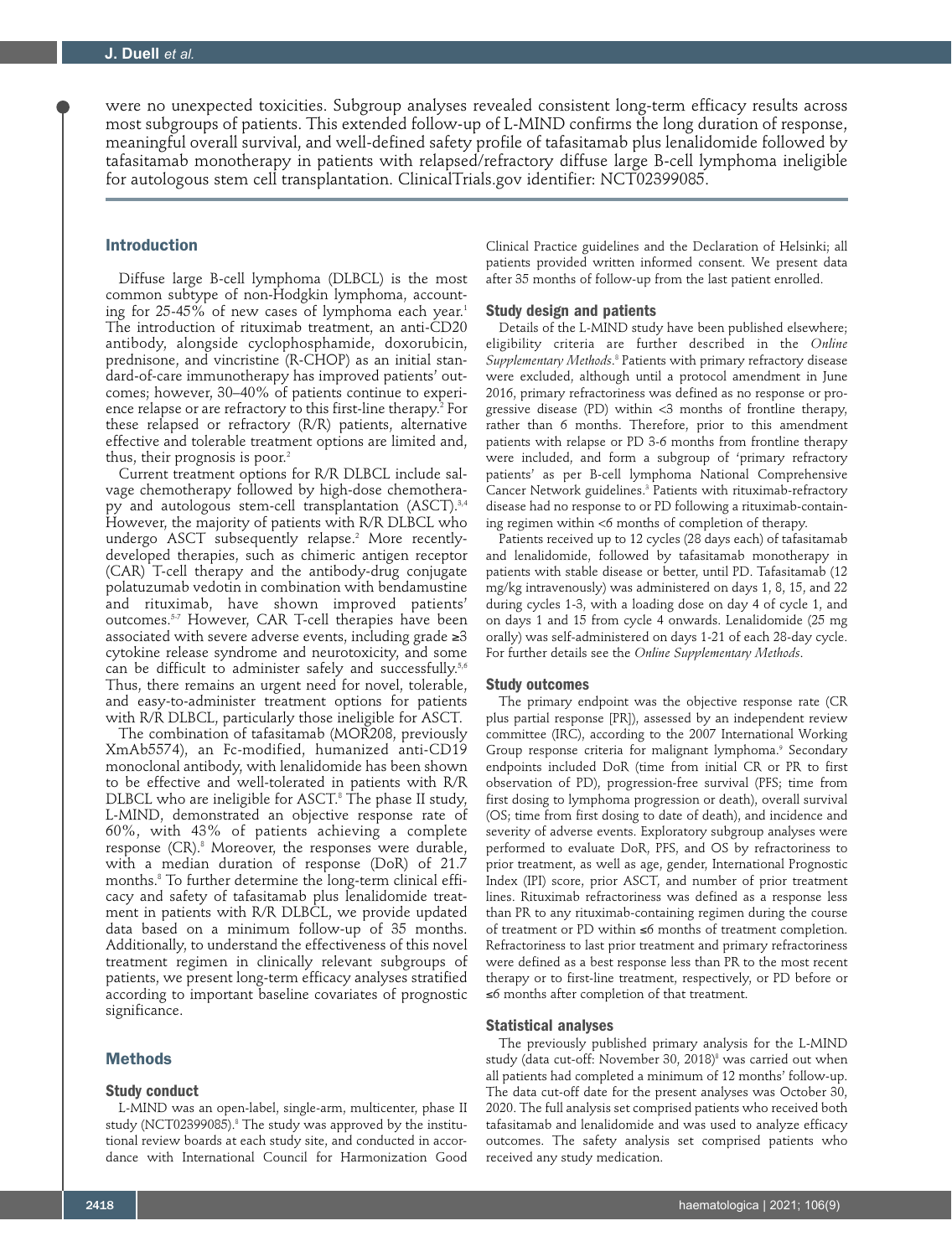# Results

## **Patients**

Overall, 81 patients received at least one dose of either drug and were evaluated for safety. Of those, 80 patients received ≥1 dose of both tafasitamab and lenalidomide and were evaluated for efficacy (Figure 1). A total of 34 patients received tafasitamab monotherapy after discontinuing lenalidomide (30/34 patients had completed 12 cycles of tafasitamab plus lenalidomide and 4/34 had discontinued lenalidomide prior to cycle 12 and continued tafasitamab). Fifteen of these 34 patients had discontinued tafasitamab treatment at the data cut-off for this analysis; thus, 19 patients were still receiving tafasitamab monotherapy. Of the 62/81 patients who had discontinued study treatment, 42 had died, 13 were alive and included in the survival follow-up and 7 had been lost to follow-up at the data cut-off for this report.

The full baseline characteristics of the patients in the L-MIND study have already been published.<sup>8</sup> Briefly, the patients had a median age of 72 years (range, 41-86) at enrollment and had received a median of two (range, 1-4) prior lines of therapy. All patients had received R-CHOP or equivalent chemoimmunotherapy prior to study entry. With the availability of additional data from a central pathology review of two patients, the baseline patients' characteristics for cell of origin by immunohistochemistry and gene expression profiling have been updated since the primary analysis (Table 1). There was one patient each with double- and triple-hit DLBCL.

Patient subgroups of clinical interest included 15 patients (18.5%) with primary refractory disease, 33 patients (41.3%) with rituximab-refractory disease, and 35 patients (43.8%) who were refractory to their last therapy. Most patients who were refractory to their last line of therapy had received two prior lines of treatment (71.4%), and the last prior line included chemotherapy in 94.4% and rituximab in 80.0% of cases. The baseline characteristics of patients in the refractory subgroups were generally comparable with those of the overall population (Table 1), although patients in refractory subgroups were more likely to have increased lactate dehydrogenase and germinal center B cell of origin by immunohistochemistry.

Prior treatment regimens for patients refractory to their last treatment are shown in *Online Supplementary Table S1*.

## **Efficacy outcomes**

After the primary analysis, the best responses for three patients were revised based on an IRC re-adjudication due to a disagreement between the two primary radiologists. At this long-term data cut-off after at least 35 months' follow-up, the IRC-assessed objective response rate was 57.5% (46/80; 95% confidence interval [95% CI]: 45.9-68.5), the CR rate was 40.0% (32/80) and the PR rate was 17.5% (14/80) (Table 2). Additionally, 16.3% of patients (13/80) had stable disease. The median time to response was 2.1 months (range, 1.7-34.7) and the median time to CR was 6.8 months (range, 1.7-46.3). Thirty patients had completed the combination treatment phase of 12 cycles on both study drugs and achieved a best response of CR (n=24), PR (n=3), or stable disease (n=3) as per IRC.

Time-to-event endpoints are shown in Table 2 with Kaplan-Meier plots in Figure 2. The median IRC-assessed DoR was 43.9 months (95% CI: 26.1-not reached [NR]), and was not reached in patients who achieved a CR (95% CI: 43.9-NR). The median IRC-assessed PFS was 11.6



Figure 1. CONSORT (Consolidated Standards of Reporting Trials) diagram of the L-MIND study at the October 30, 2020 data cut-off.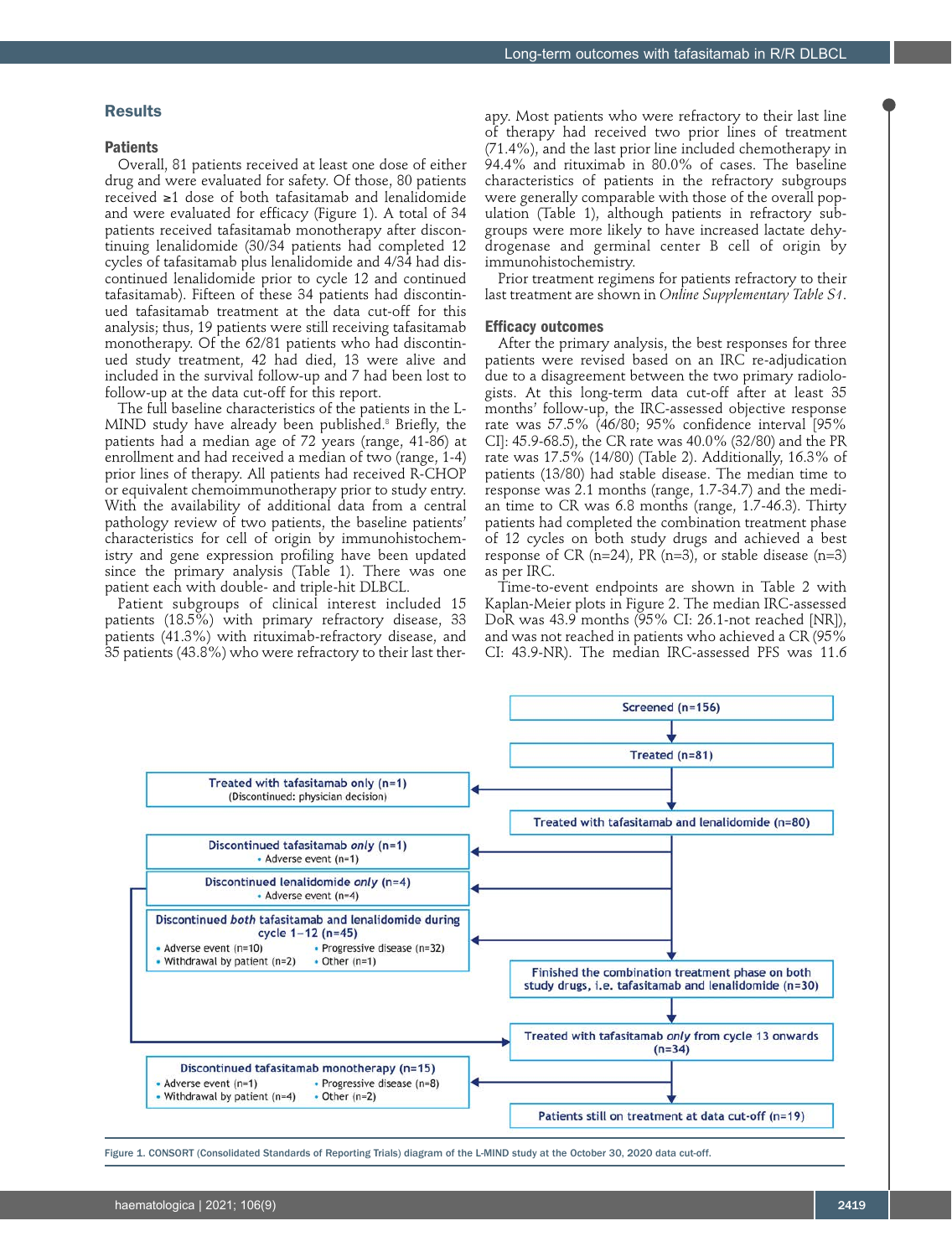months (95% CI: 6.3-45.7) with a median follow-up for PFS of 33.9 months. A total of 38 patients were censored at data cut-off; 21/38 patients (55.3%) were ongoing on PFS follow-up. The Kaplan-Meier plot of PFS suggests a plateau at around 18 months (Figure 2B). The median OS had not been reached at the primary analysis and was 33.5 months (95% CI: 18.3-NR) in this analysis, with a median survival follow-up of 42.7 months. Figure 2C shows the impact of response quality on OS; among the patients with a CR, the median OS was not reached, and OS estimates were 96.9% (95% CI: 79.8-99.6) at 18 months, 90.6% (95% CI: 73.7-96.9) at 24 months, and 81.3% (95% CI: 62.9-91.1) at 36 months. Among patients with a PR, the median OS was 22.5 months (95% CI: 8.6- NR), and OS estimates were 59.8% (95% CI: 28.5-81.0) at 18 months, 42.7% (95% CI: 15.9-67.5) at 24 months and 34.2% (95% CI: 10.7-59.8) at 36 months. In patients who received tafasitamab plus lenalidomide as second-line treatment (n=40), the median PFS was 23.5 months (95% CI: 7.4-NR), the median DoR was 43.9 months (95% CI: 9.1-NR) and the median OS was 45.7 (95% CI: 24.6-NR). In patients receiving tafasitamab plus lenalidomide as third- or later-line treatment (n=40), the median PFS was 7.6 months (95% CI: 2.7-NR), the median DoR was not reached (95% CI: 15.0-NR) and the median OS was 15.5 months (95% CI: 8.6-NR).

Following the discontinuation of treatment in L-MIND, 33 patients received subsequent salvage therapies, which included stem cell transplant in two patients and CAR Tcell therapy in two other patients, following further chemotherapy (see *Online Supplementary Results*). Additionally, five patients who achieved a CR in L-MIND but discontinued the treatment for reasons other than disease progression were alive at the data cut-off date for this analysis, without further therapeutic intervention.

## **Subgroup analyses**

Overall response and CR rates were consistent regardless of refractoriness in patient subgroups of clinical interest although, as expected, the median PFS and OS were short in patients with primary refractory disease (5.3 months and 13.8 months, respectively), rituximab-refractory and last-line refractory disease (both 7.6 months and 15.5 months, respectively) (Table 2). Forest plots for Kaplan-Meier estimates of 30-month time-to-event endpoints are shown in Figure 3. Across DoR, PFS and OS, the only patient subgroup that consistently had a significantly poorer prognosis than the overall group was that of patients with an intermediate-high and high-risk IPI score. Patients in the rituximab-refractory (n=33 evaluable) and last-line-refractory (n=35 evaluable) subgroups had similar 30-month DoR and PFS rates to the rest of the population (DoR: 66.2% *vs*. 65.5% and 57.7% *vs*. 69.5%; PFS: 40.0% *vs*. 42.6% and 37.2% *vs*. 44.2%, respectively), whereas 30-month DoR and PFS rates were lower in patients with primary refractory disease (n=15; DoR: 50.0% *vs*. 66.7%; PFS: 33.9% *vs*. 42.3%) (Figure 3A, B). In all refractory subgroups, the 30-month OS rate was lower compared with that of the rest of the population (Figure 3C). Kaplan-Meier plots for PFS in the refractory subgroups are shown in *Online Supplementary Figure S1*.

Based on medical history and central pathology diagnosis, eight patients had DLBCL arising from transformation of low-grade lymphoma, and there was one patient each with double- and triple-hit lymphoma. Of the eight

|           |  | Table 1. Updated baseline characteristics and patient subgroups of clinical |  |  |  |
|-----------|--|-----------------------------------------------------------------------------|--|--|--|
| interest. |  |                                                                             |  |  |  |

|                                                                   | <b>All patients</b>         | <b>Primary</b><br>refractory<br>disease | <b>Rituximab</b><br>refractory<br>disease | <b>Last therapy</b><br>refractory<br>disease |
|-------------------------------------------------------------------|-----------------------------|-----------------------------------------|-------------------------------------------|----------------------------------------------|
| Number                                                            | 81                          | 15                                      | 34                                        | 36                                           |
| Median age, years (range)                                         | $72(41-86)$                 | 73 (48-82)                              | $72.5(41-82)$                             | $72.5(41-82)$                                |
| Age $>70$ years, n $(\%)$                                         | 45(56)                      | 9(60)                                   | 19(56)                                    | 20(56)                                       |
| Median prior lines<br>of treatment (range)                        | $2(1-4)$                    | $2(1-4)$                                | $2(1-4)$                                  | $2(1-4)$                                     |
| Stage III/IV, n (%)                                               | 61(75)                      | 10(67)                                  | 24 (71)                                   | 27(75)                                       |
| Increased LDH, n (%)                                              | 45(56)                      | 10(67)                                  | 22(65)                                    | 25(69)                                       |
| IPI 3-5, $n$ $(\%)$                                               | 41(51)                      | 8(53)                                   | 19(56)                                    | 21(58)                                       |
| Prior ASCT, n (%)                                                 | 9(11)                       | $\theta$                                | 3(9)                                      | 4(11)                                        |
| Cell of origin (by $H(C)$ , n $(\%)$<br>GCB<br>Non-GCB<br>Unknown | 39(48)<br>22 (27)<br>20(25) | 12(80)<br>1(7)<br>2(13)                 | 21(62)<br>6(18)<br>7(21)                  | 21(58)<br>8(22)<br>7(19)                     |
| Cell of origin (by GEP), n (%)                                    |                             |                                         |                                           |                                              |
| GCB<br>ABC                                                        | 8(10)<br>20(25)             | 2(13)<br>5(33)                          | 5(15)<br>8(24)                            | 5(14)<br>8(22)                               |
| Unclassified                                                      | 6(7)                        | 1(7)                                    | 1(3)                                      | 4(11)                                        |
| Not evaluable<br><b>Missing</b>                                   | 5(6)<br>42 (52)             | 2(13)<br>5(33)                          | 3(9)<br>17(50)                            | 3(8)<br>16(44)                               |
| Patients with transformed<br>lymphoma, $*$ n $(\%)$               |                             |                                         |                                           |                                              |
| B-cell lymphoma                                                   | 4(5)                        | 1(7)                                    | 2(6)                                      | 2(3)                                         |
| Marginal zone lymphoma                                            | 2(3)                        | 1(7)                                    | 0                                         | 1(3)                                         |
| NHL unspecified histology                                         | 1(1)                        | 0                                       | $\left( \right)$                          | $\theta$                                     |
| Case reported by central<br>pathology review                      | 1(1)                        | $\theta$                                | $\theta$                                  | 1(3)                                         |

\*Defined from records in the medical history for seven patients with transformed lymphoma and as a current medical condition (ongoing at cycle 1, day 1) for one B-cell lymphoma patient. Refractory subgroups may overlap. Primary refractory disease was defined as progression during first-line treatment and/or progressive disease or stable disease as response to first-line treatment or progressive disease within 6 months after completion of first-line treatment. Rituximabrefractory disease was defined as progressive disease or stable disease in response to any rituximab-containing regimen or progressive disease during or within 6 months of completion of any rituximab-containing therapy line. Last therapy-refractory disease was defined as progressive disease or stable disease in response to the most recently administered therapy before study entry. LDH: lactate dehydrogenase; IPI: International Prognostic Index; ASCT: autologous stem-cell transplant; IHC: immunohistochemistry; GCB: germinal center B cell; GEP:gene expression profiling; ABC: activated B-cell; NHL: non-Hodgkin lymphoma.

patients with transformed lymphoma, four experienced PR, three experienced CR and one had stable disease as best response. The patient with double-hit lymphoma (*MYC* and *BCL2* translocations) was refractory to his last line of therapy before L-MIND (rituximab-dexamethasone-cytarabine-cisplatin) and achieved a PR to tafasitamab and lenalidomide, and was progression-free for >6 months. The patient with triple-hit lymphoma (*MYC*, *BCL2* and *BCL6* translocations) had previously experienced a CR for 4.5 months in response to R-CHOP and started tafasitamab plus lenalidomide 1 month after relapse. This patient experienced a CR in L-MIND with sustained remission for >30 months. Swimmer plots for all of these patients are shown in *Online Supplementary Figure S2*.

#### **Safety outcomes**

As of October 30, 2020, the median duration of exposure to study treatment (either lenalidomide or tafasitamab) was 9.2 months (range, 0.2-54.7). The median duration of exposure to tafasitamab monotherapy (following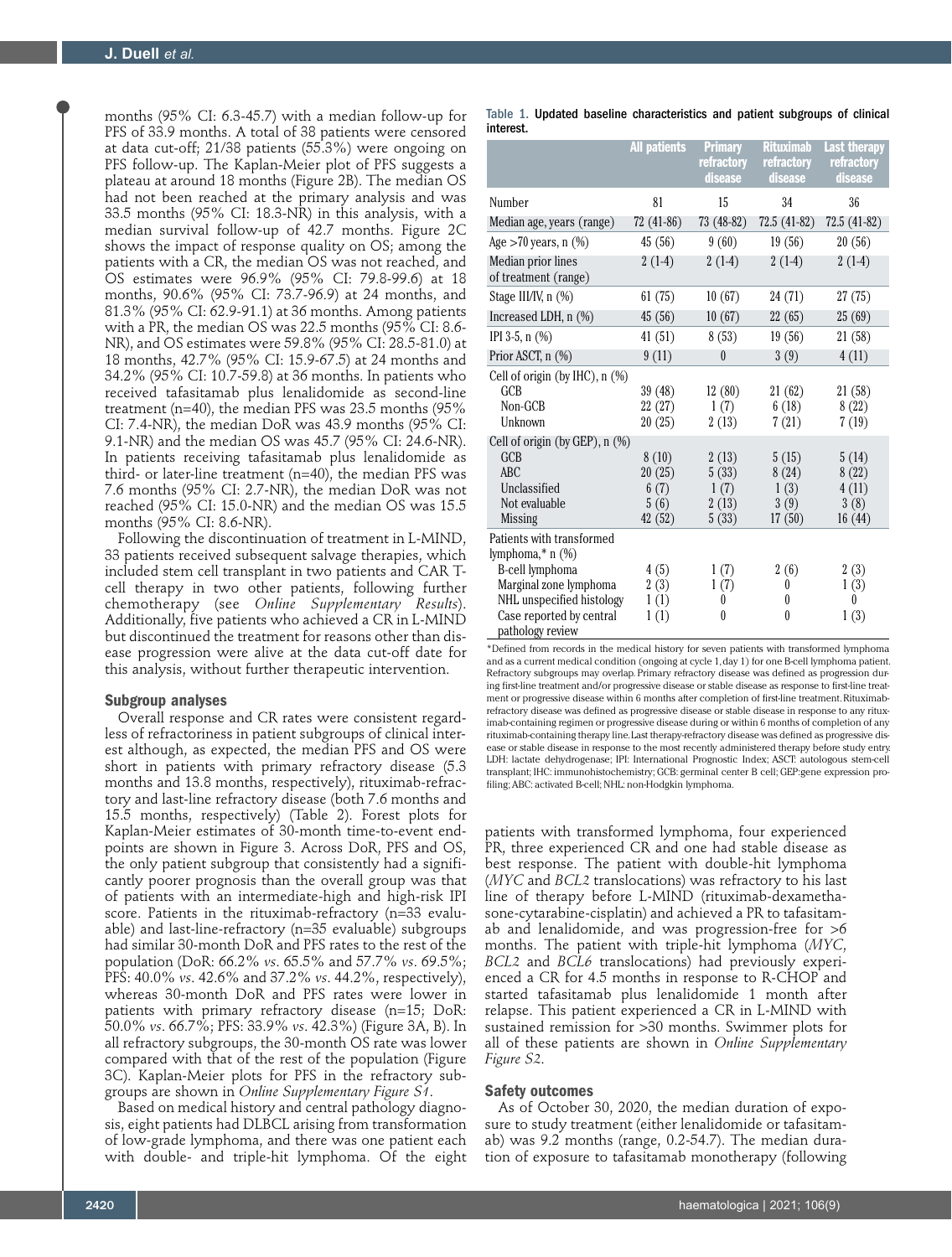|  |                 | Tafasitamab plus lenalidomide (N=80) <sup>‡</sup> |                     | Clinically relevant subgroups (follow-up analysis) |                  |
|--|-----------------|---------------------------------------------------|---------------------|----------------------------------------------------|------------------|
|  | rimarv analvsis | ıllow-un analysis                                 | 'Primary refractory | Rituximab-refractory                               | <b>Last-ther</b> |

Table 2. Efficacy outcomes in the primary and follow-up analyses.

| ranasitamab pius ionanuvimuo (N-OV) |                         | Uninually Turkant Subgroups (funder up analysis) |                           |                                        |  |
|-------------------------------------|-------------------------|--------------------------------------------------|---------------------------|----------------------------------------|--|
|                                     |                         |                                                  |                           | Last-therapy-                          |  |
| (data cut-off:                      | (data cut-off:          | disease                                          |                           | refractory                             |  |
| Nov 30, 2018) <sup>8</sup>          | Oct 30, 2020)           | $(n=15)$                                         | $(n=33)$                  | $(n=35)$                               |  |
|                                     |                         |                                                  |                           |                                        |  |
| 34(42.5)                            | 32(40.0)                | 5(33.3)                                          | 13(39.4)                  | 14(40.0)                               |  |
| 14(17.5)                            | 14(17.5)                | 3(20.0)                                          | 5(15.2)                   | 7(20.0)                                |  |
| 11(13.8)                            | 13(16.3)                | 2(13.3)                                          | 4(12.1)                   | 3(8.6)                                 |  |
| 13(16.3)                            | 13(16.3)                | 3(20.0)                                          | 7(21.2)                   | 7(20.0)                                |  |
| 8(10.0)                             | 8(10.0)                 | 2(13.3)                                          | 4(12.1)                   | 4(11.4)                                |  |
| 48(60.0)                            | 46(57.5)                | 8(53.3)                                          | 18(54.5)                  | 21(60.0)                               |  |
| $[48.4 - 70.9]$                     | $[45.9 - 68.5]$         | $[26.6 - 78.7]$                                  | $[36.4 - 71.9]$           | $[42.1 - 76.1]$                        |  |
| $21.7(21.7-NR)$                     | $43.9(26.1-NR)$         | $NR(1.8-NR)$                                     | $NR(5.8-NR)$              | $NR(5.8-NR)$                           |  |
| $12.1$ (5.7-NR)                     | $11.6(6.3-45.7)$        | 5.3 $(0.9-NR)$                                   | $7.6$ $(2.7-NR)$          | $7.6$ $(2.7-NR)$                       |  |
| NR (18.3-NR)                        | 33.5 (18.3-NR)          | $13.8$ $(1.3-NR)$                                | $15.5(8.6-NR)$            | $15.5(8.6-NR)$                         |  |
|                                     | <b>Primary analysis</b> | <b>Follow-up analysis</b>                        | <b>Primary refractory</b> | <b>Rituximab-refractory</b><br>disease |  |

\*Non-evaluable patients had no valid post-baseline response assessments. † Using the two-sided 95% Clopper-Pearson exact method based on a binomial distribution. ‡ One patient received tafasitamab only. ORR: objective response rate; CR: complete response; PR: partial response; 95% CI: 95% confidence interval; DoR: duration of response; IRC: independent review committee; PFS: progression-free survival; OS: overall survival; NR: not reached.

discontinuation of lenalidomide at any time [n=52]) was 13.9 months (range, 0.2-43.4), compared with a median of 4.1 months' exposure to tafasitamab monotherapy in the primary analysis (range, 0.1-20.8 months; data cut-off November 30, 2018).<sup>8</sup> However, with the exception of one patient with recurrence of a previously diagnosed marginal zone lymphoma that was documented as an adverse event (Figure 1), no patients discontinued the study due to adverse events during the tafasitamab extended monotherapy phase.

Overall, 64 (79.0%) patients required a temporary interruption of tafasitamab, of which 73.4% cases were due to adverse events. During combination therapy, 43 (53.1%) patients required no dose reduction of lenalidomide from the starting dose of 25 mg. Lenalidomide interruptions were required by 28 (34.6%) patients, being due to adverse events in 89.3% of cases, and 37 patients (45.7%) required a lenalidomide dose reduction. The most frequent treatment-emergent adverse event (TEAE) leading to treatment interruption for tafasitamab  $(\pm$  lenalidomide) and lenalidomide  $(±$  tafasitamab) was neutropenia  $(28)$ [34.6%] patients and 24 [29.6%] patients, respectively). During the extended tafasitamab monotherapy phase, 21 (52.5%) patients had an interruption of tafasitamab treatment due to at least one TEAE, the most common reasons being neutropenia or leukopenia (9 patients) and respiratory tract infections (6 patients).

At the current analysis, 42 patients (51.9%) had died. There were eight deaths (9.9%) on treatment (5 related to PD, plus 1 stroke, 1 sudden death and 1 respiratory failure), and 34 deaths (42.0%) after treatment (26 related to PD, plus 1 intracerebral hemorrhage, 1 pulmonary edema due to heart failure, 1 pneumonia, 1 end-stage marrow failure, 1 progressive multifocal leukoencephalopathy, 1 congestive heart failure and 1 acute myeloid leukemia considered by the investigator to be secondary to past chemotherapy, and 1 unknown cause).

At a median follow-up for OS of 42.7 months, compared with 19.6 months at the primary analysis (an additional follow-up duration of 23.1 months), TEAE were consistent in incidence and severity with the those of the primary analysis (Table 3), with the most common TEAE (all grades) at extended follow-up remaining neutropenia (51%) and anemia (37%). The adverse event burden,

expressed in terms of number of adverse events per patient-year of exposure to study medication, decreased greatly during the tafasitamab monotherapy phase compared with that during the combination therapy phase (Table 4). Consistent with the safety profile of tafasitamab monotherapy in other studies, $10,11$  the most common adverse events during the monotherapy phase were neutropenia, cough, diarrhea, anemia, nasopharyngitis, and pyrexia, and the majority of adverse events were of grade 1 or 2. Similar to the primary analysis, the most common grade ≥3 TEAE were neutropenia (49%), thrombocytopenia (17%) and febrile neutropenia (12%).

Treatment-emergent serious adverse events (SAE) were reported in 43 patients (53.1%). The most common SAE were pneumonia (7 patients [8.6%]), febrile neutropenia (5 patients [6.2%]), pulmonary embolism (3 patients [3.7%]), bronchitis, lower respiratory tract infection, atrial fibrillation and congestive cardiac failure (all 2 patients [2.5%]). Of these, pneumonia and lower respiratory tract infection had been reported in an additional two and one patients, respectively, compared with the primary analysis, while the rest remained unchanged. Overall, ten patients (12.3%) experienced febrile neutropenia (grade 3 or 4). Five of these patients also developed infections whose timing was associated with febrile neutropenia (urinary tract infection [grade 3 adverse event]; sepsis and urinary tract infection [both grade 4 SAE]; *Enterobacter* bacteremia [grade 3 SAE]; staphylococcal skin infection [grade 2 adverse event]; rhinitis [grade 1 adverse event] and respiratory syncytial virus infection [grade 3 SAE]), and all recovered within 3-24 days; the other five patients developed no infections at all or their timing was not associated with febrile neutropenia.

Between the primary analysis and this update, there were few new adverse events reported related to infection and rash (*Online Supplementary Table S2*). This observation is consistent with the low incidence of these events associated with tafasitamab monotherapy.

Eleven patients (13.6%) experienced 13 TEAE of special interest, including tumor flare (3 events in 3 patients [3.7%]), allergic dermatitis (3 events in 3 patients [3.7%]), basal cell carcinoma (4 events in 2 patients [2.5%]), myelodysplastic conditions (2 events in 2 patients  $[2.5\%]$ , and Bowen disease (1 event in 1 patient  $[1.2\%]$ ).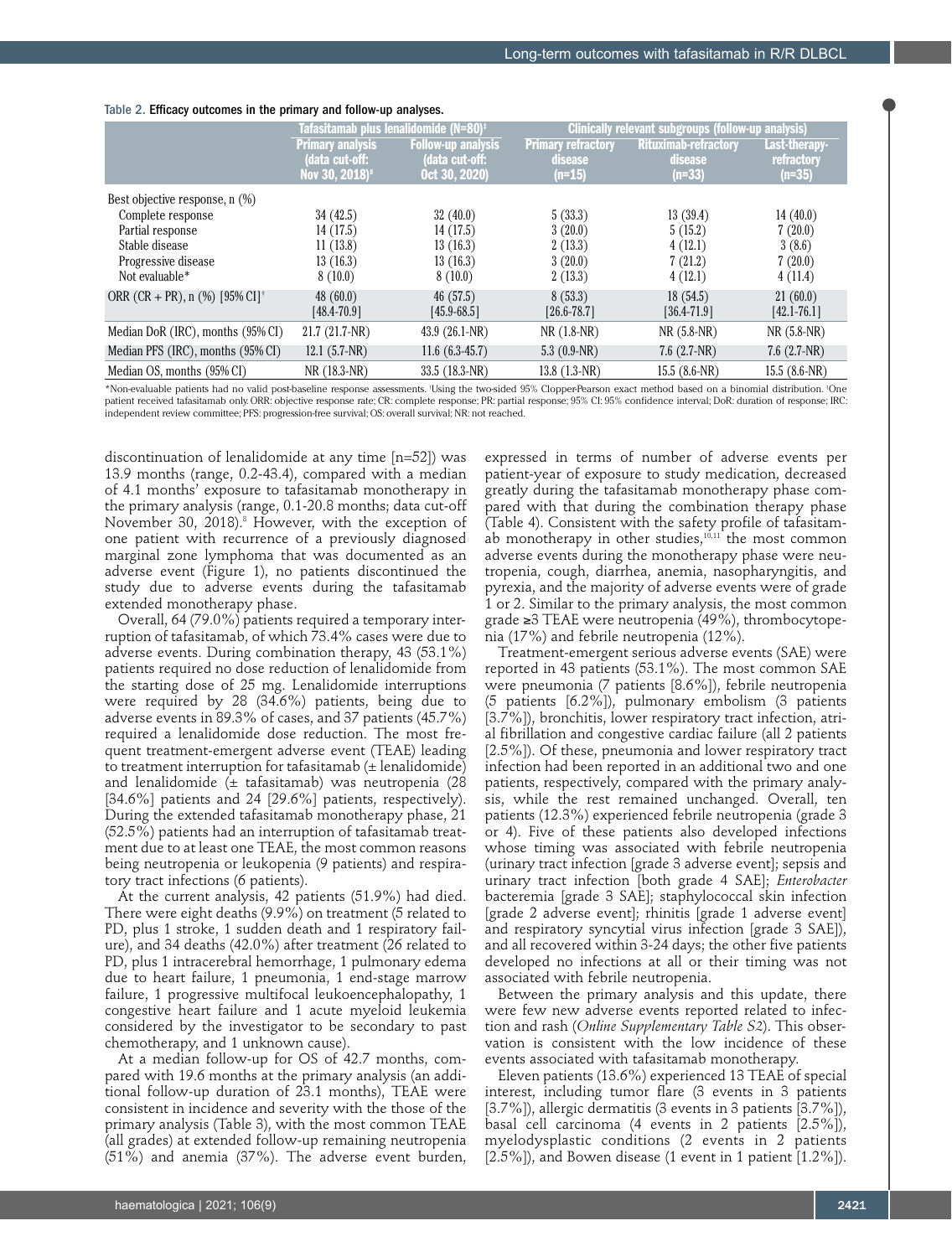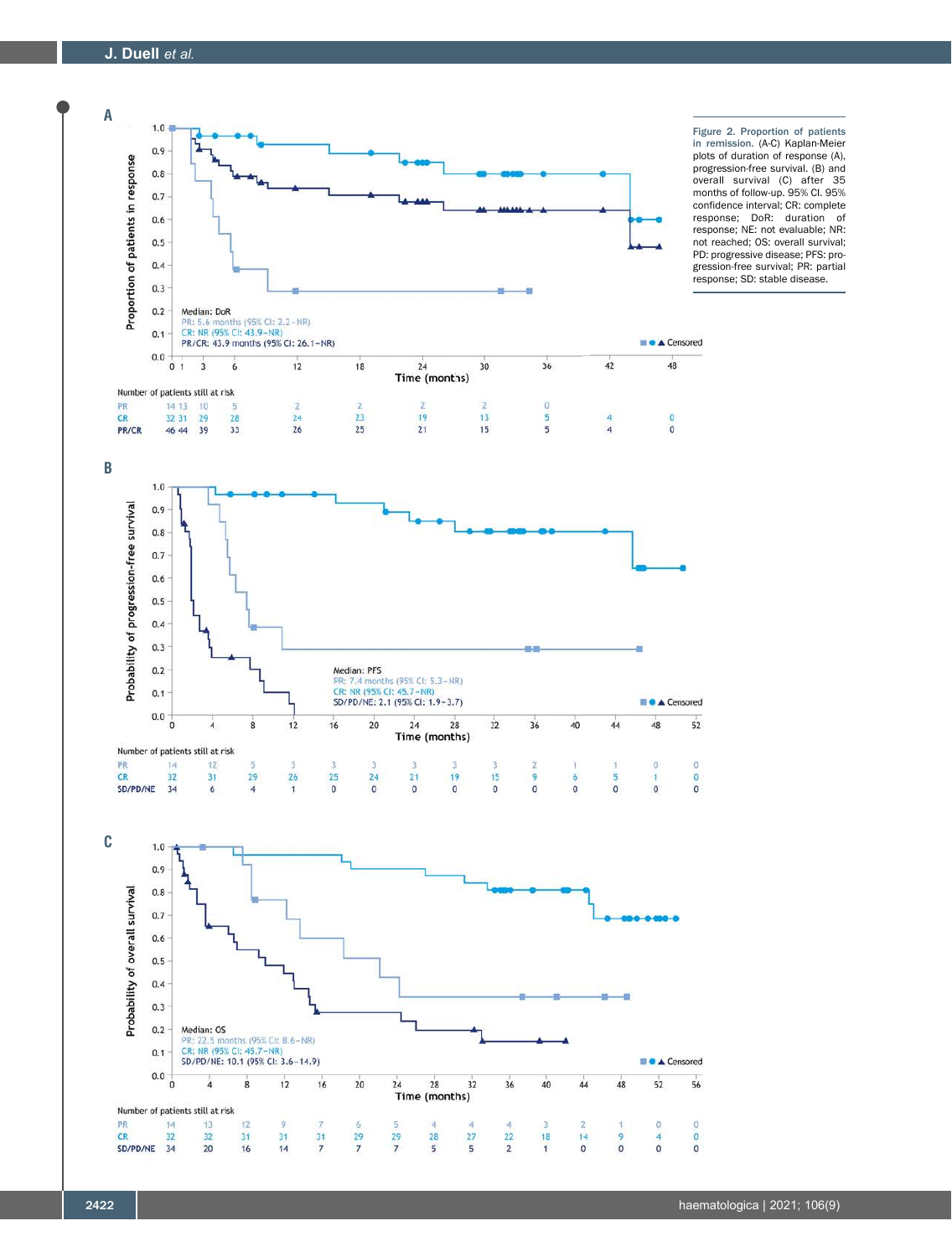Figure 3. Kaplan-Meier estimates of 30-month time-to-<br>event endpoints. (A) event endpoints. (A) Duration of response,\* (B) progression-free survival and (C) overall survival rates. \*Based on patients who achieved an objective response (CR or PR) in the respective subgroups. 95% CI: 95% confidence interval; DoR: duration of response; IPI: International Prognostic Index; nC: number of patients censored; nE: number of patients with event; nR: number of patients at risk; n#: number of responders within each subgroup (A: DoR), or number of overall patients within each subcategory (B: PFS; C: OS); OS: overall survival; PFS: progression-free survival. The vertical line indicates the 30 month DoR (A), PFS (B) and OS (C) rates across all responders/patients.



**B** 30 month PFS rate (%)<br>(95% CI) nR/nE/ Characteristics  $nC/N#$ **IPI** score Intermediate-High Risk and High Risk 4/26/10/40  $20.8(8.5 - 36.8)$  $59.5(41.7 - 73.5)$ 16/15/9/40 Low Risk and Low-Intermediate Risk Gender Female 9/17/11/37  $45.4(26.9 - 62.1)$ Male 11/24/8/43  $38.1(22.7 - 53.4)$ Rituximab refractoriness  $8/19/6/33$  $40.0(23.0 - 56.5)$ Yes No 12/21/13/46  $42.6(25.8-58.3)$ Refractoriness to last prior treatment line Yes  $8/21/6/35$ 37.2 (20.9-53.6)<br>44.2 (27.2-60.0) No 12/20/13/45 **Primary refractoriness** Yes  $4/9/2/15$  $33.9(11.0 - 58.8)$ **No** 16/32/17/65  $42.3(28.8-55.3)$ Prior autologous stem cell transplantation  $3/4/2/9$  $51.9(16.4 - 78.8)$ Yes No 17/37/17/71 39.6 (26.9-52.0) Number of prior treatment lines  $47.8(30.2 - 63.4)$ 13/18/9/40 7/23/10/40  $34.3(18.6 - 50.7)$  $\geq 2$ Age group  $\leq 70$  years  $9/18/8/35$  $41.3(23.2 - 58.5)$ 11/23/11/45  $41.2(25.5 - 56.3)$  $\circ$ 100  $\overline{20}$ 40 60 80 30 month PFS rate (%) (95% CI)

| C | Characteristics                                                                                |                |    |                                   |    |    |     | nR/nE/<br>nC/N#          | 30 month<br>OS rate (%)<br>(95% CI)        |
|---|------------------------------------------------------------------------------------------------|----------------|----|-----------------------------------|----|----|-----|--------------------------|--------------------------------------------|
|   | <b>IPI</b> score<br>Intermediate-High Risk and High Risk<br>Low Risk and Low-Intermediate Risk |                |    |                                   |    |    |     | 10/25/5/40<br>27/11/2/40 | $30.4(16.2 - 45.9)$<br>$71.2(54.0 - 82.9)$ |
|   | Gender<br>Female<br>Male                                                                       |                |    |                                   |    |    |     | 19/15/3/37<br>18/21/4/43 | $57.5(39.6 - 71.9)$<br>$46.6(30.5-61.1)$   |
|   | <b>Rituximab refractoriness</b><br>Yes<br><b>No</b>                                            |                |    |                                   |    |    |     | 14/18/1/33<br>23/18/5/46 | $44.1(26.8-60.2)$<br>$56.7(40.4 - 70.2)$   |
|   | Refractoriness to last prior treatment line<br>Yes<br><b>No</b>                                |                |    |                                   |    |    |     | 15/18/2/35<br>22/18/5/45 | $46.6(29.2-62.2)$<br>$55.6(39.1-69.3)$     |
|   | <b>Primary refractoriness</b><br>Yes<br><b>No</b>                                              |                |    |                                   |    |    |     | 5/9/1/15<br>32/27/6/65   | $38.1(14.6 - 61.6)$<br>$54.9(41.5 - 66.5)$ |
|   | Prior autologous stem cell transplantation<br>Yes<br>No                                        |                |    |                                   |    |    |     | 5/3/1/9<br>32/33/6/71    | $62.5(22.9 - 86.1)$<br>$50.2(37.6 - 61.5)$ |
|   | Number of prior treatment lines<br>$\geq 2$                                                    |                |    |                                   |    |    |     | 22/15/3/40<br>15/21/4/40 | $59.7(42.3 - 73.5)$<br>$43.4(27.2 - 58.6)$ |
|   | Age group<br>$≤70$ years<br>>70 years                                                          |                |    |                                   |    |    |     | 18/13/4/35<br>19/23/3/45 | 59.5 (40.6-74.2)<br>$45.4(30.1 - 59.5)$    |
|   |                                                                                                | $\overline{0}$ | 20 | $30$ month OS rate $(9)$ (95% CI) | 60 | 80 | 100 |                          |                                            |
|   |                                                                                                |                |    |                                   |    |    |     |                          |                                            |

30 month OS rate (%) (95% CI)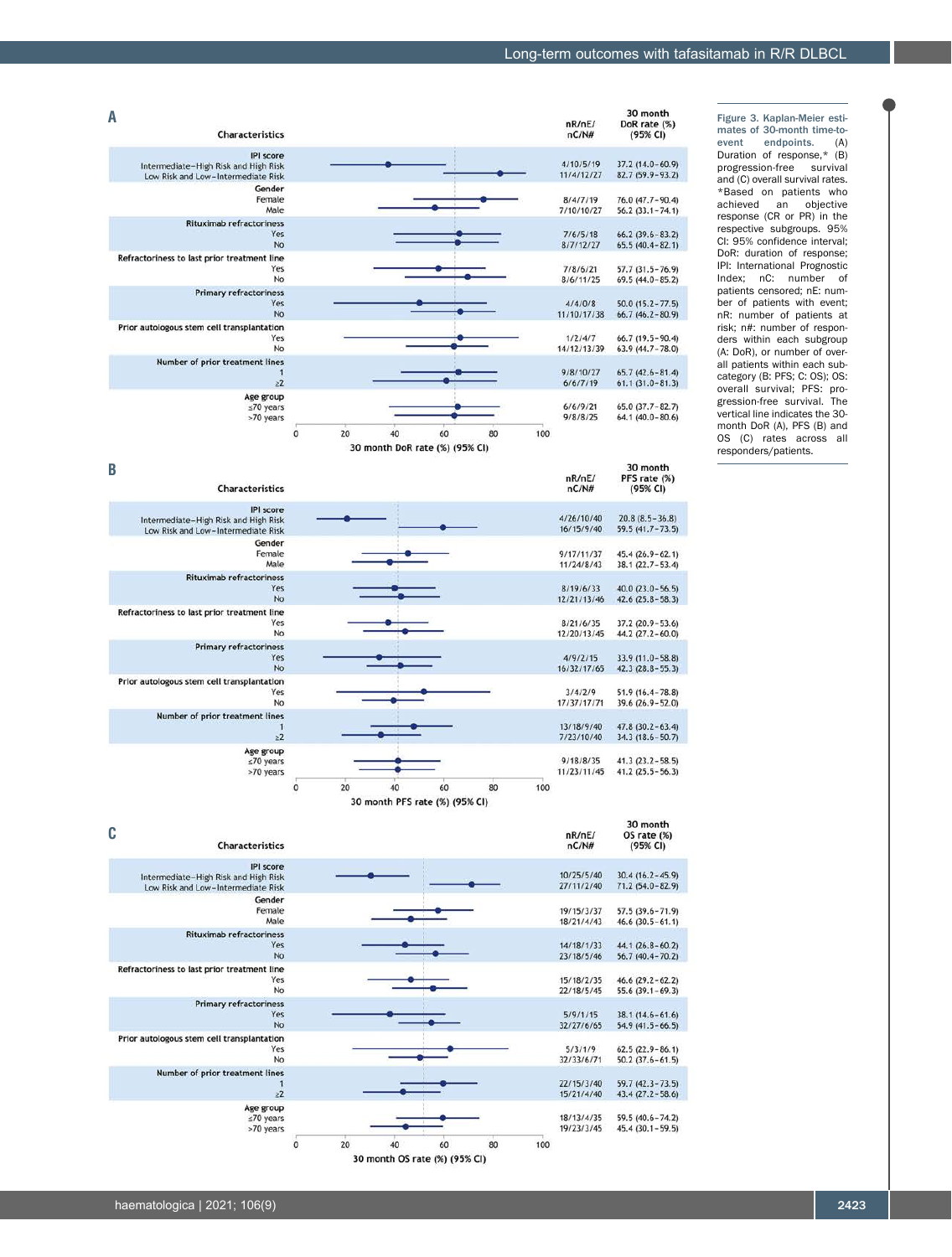Table 3. Treatment-emergent adverse events occurring in ≥10% of patients, or grade 3-5 treatment-emergent adverse events in >1 patient, reported at the updated L-MIND analysis.

|                                   | All grades $(\geq 10\%)$<br>n(%) | Grade $\geq$ 3<br>$($ >1 patient) n $(\%)$ |
|-----------------------------------|----------------------------------|--------------------------------------------|
| Hematologic events                |                                  |                                            |
| Neutropenia                       | 41(50.6)                         | 40(49.4)                                   |
| Anemia                            | 30(37.0)                         | 6(7.4)                                     |
| Thrombocytopenia                  | 25(30.9)                         | 14 (17.3)                                  |
| Leukopenia                        | 12(14.8)                         | 9(11.1)                                    |
| Febrile neutropenia               | 10(12.3)                         | 10(12.3)                                   |
| Lymphopenia                       | 6(7.4)                           | 3(3.7)                                     |
| Non-hematologic events            |                                  |                                            |
| Diarrhea                          | 29(35.8)                         | 1(1.2)                                     |
| Asthenia                          | 20(24.7)                         | 2(2.5)                                     |
| Cough                             | 22 (27.2)                        | 1(1.2)                                     |
| Peripheral edema                  | 19(23.5)                         | $\theta$                                   |
| Pyrexia                           | 19(23.5)                         | 1(1.2)                                     |
| Decreased appetite                | 18(22.2)                         | $\theta$                                   |
| Back pain                         | 16(19.8)                         | 2(2.5)                                     |
| Hypokalemia                       | 15(18.5)                         | 5(6.2)                                     |
| Fatigue                           | 14 (17.3)                        | 2(2.5)                                     |
| Constipation                      | 14 (17.3)                        | $\theta$                                   |
| Muscle spasms                     | 12(14.8)                         | $\theta$                                   |
| Nausea                            | 12(14.8)                         | $\theta$                                   |
| <b>Bronchitis</b>                 | 13(16.0)                         | 1(1.2)                                     |
| Vomiting                          | 12(14.8)                         | 0                                          |
| All infective pneumonia*          | 10(12.3)                         | 8(9.9)                                     |
| All urinary tract infection*      | 10(12.3)                         | 2(2.5)                                     |
| Dyspnea                           | 10(12.3)                         | 1(1.2)                                     |
| C-reactive protein increased      | 9(11.1)                          | $\theta$                                   |
| Respiratory tract infection       | 9(11.1)                          | $\theta$                                   |
| Upper respiratory tract infection | 8(9.9)                           | 2(2.5)                                     |
| Hypertension                      | 7(8.6)                           | 3(3.7)                                     |

\*Defined by customized Medical Dictionary for Regulatory Activities (MedDRA) query.

There were no cases of grade ≥3 infusion-related reactions, tumor lysis syndrome (of any grade), or cytokine release syndrome (of any grade) during the study.

In total, 14 patients (17.3%) received blood transfusions during the study, and 37 patients (45.7%) received granulocyte colony-stimulating factor.

The median duration of common adverse events (all grades) was longest for opportunistic infections<sup>12</sup> (20 days; 1 event each of progressive multifocal leukoencephalopathy, grade 5; hepatitis B reactivation, grade 2; *Clostridium difficile* colitis, grade 2; and skin candida, grade 1; 7 events of herpes viral infection, grade 1-4, including 1 event of grade 4 disseminated varicella zoster virus infection in blood, gut, lungs and liver), followed by pneumonia and fatigue or asthenia (18 and 15 days, respectively) and shortest for nausea and vomiting (2 days).

# **Discussion**

The primary analysis of the L-MIND study, at a median follow-up of 13.2 months, showed that combination therapy with tafasitamab and lenalidomide resulted in a promising response, including durable CR in a significant proportion of patients, and was well tolerated in transplant-ineligible patients with R/R DLBCL.<sup>8</sup> With followup of at least 35 months, these long-term data confirm and extend the results of the primary analysis and provide more information on the consolidation tafasitamab

Table 4. Summary of hematologic and non-hematologic treatmentemergent adverse events (any grade) by patient-years of exposure to tafasitamab.

|                                          | Overall <sup>#</sup> | $N = 81$<br><b>Tafasitamab</b><br>plus<br>lenalidomide <sup>§</sup> | <b>Extended</b><br><b>tafasitamab</b><br>monotherapy <sup>1</sup> |
|------------------------------------------|----------------------|---------------------------------------------------------------------|-------------------------------------------------------------------|
| Any TEAE, events/PYE                     | 13.95                | 25.77                                                               | 6.64                                                              |
| Hematologic, events/PYE*                 |                      |                                                                     |                                                                   |
| Neutropenia                              | 1.73                 | 3.79                                                                | 0.48                                                              |
| Anemia                                   | 0.58                 | 1.16                                                                | 0.22                                                              |
| Thrombocytopenia                         | 0.55                 | 1.39                                                                | 0.06                                                              |
| Leukopenia                               | 0.44                 | 0.91                                                                | 0.14                                                              |
| Lymphopenia                              | 0.13                 | 0.30                                                                | 0.04                                                              |
| Febrile neutropenia                      | 0.06                 | 0.16                                                                | $\theta$                                                          |
| Non-hematologic, events/PYE <sup>+</sup> |                      |                                                                     |                                                                   |
| Diarrhea                                 | 0.51                 | 0.89                                                                | 0.28                                                              |
| Pyrexia                                  | 0.31                 | 0.48                                                                | 0.18                                                              |
| Asthenia                                 | 0.30                 | 0.52                                                                | 0.17                                                              |
| Peripheral edema                         | 0.29                 | 0.64                                                                | 0.08                                                              |
| Cough                                    | 0.24                 | 0.39                                                                | 0.17                                                              |
| Hypokalemia                              | 0.23                 | 0.52                                                                | 0.04                                                              |
| Fatigue                                  | 0.19                 | 0.39                                                                | 0.08                                                              |
| Nausea                                   | 0.18                 | 0.43                                                                | 0.03                                                              |
| Hypomagnesemia                           | 0.18                 | 0.27                                                                | 0.10                                                              |
| Constipation                             | 0.17                 | 0.36                                                                | 0.06                                                              |
| <b>Bronchitis</b>                        | 0.17                 | 0.27                                                                | 0.11                                                              |
| Decreased appetite                       | 0.16                 | 0.32                                                                | 0.06                                                              |
| Respiratory tract infection              | 0.15                 | 0.14                                                                | 0.15                                                              |
| Hyperglycemia                            | 0.15                 | 0.09                                                                | 0.19                                                              |

Treatment-emergent adverse events (TEAE) were defined as any adverse event reported in the following time interval (including the lower and upper limits): date of first administration of study treatment; date of last administration of study treatment + 30 days, or if they were considered to be related to the study drug. The Medical Dictionary for Regulatory Activities (MedDRA) version 21.0 coding dictionary was used. \*Threshold for hematologic TEAE: ≥0.05 events per patient-years of exposure (PYE). † Threshold for non-hematologic TEAE: ≥0.15 events per PYE. ‡ PYE was defined as the sum of duration of exposure for all patients, where duration of exposure was calculated as [(date of last dose of tafasitamab) – (date of first dose of tafasitamab) + 1]/365.25. § PYE was defined as the sum of duration of exposure for all patients, where duration of exposure was calculated as [(earliest date either study drug was discontinued) – (earliest date of administration of both study drugs) + 1]/365.25. Adverse event counts were for the combination treatment (tafasitamab + lenalidomide) period only. ¶ PYE was defined as the sum of duration of exposure for all patients, where duration of exposure was calculated as [(discontinuation date of tafasitamab) – (earliest date of tafasitamab infusion after lenalidomide discontinuation) + 1]/365.25. Adverse event counts were for the tafasitamab monotherapy period only.

monotherapy phase of the study, with an objective response rate of 57.5%. This regimen was granted accelerated approval by the US Food and Drug Administration for patients with R/R DLBCL not eligible for ASCT, based on a high response rate to therapy and prolonged DoR.13

This long-term follow-up analysis shows clinically significant durable responses for combination therapy followed by tafasitamab monotherapy. The median DoR was nearly 44 months with a median OS of 33.5 months; neither the median DoR nor the median OS was reached in patients with a CR, with 80.1% and 81.3% of patients with a CR in response or alive at 36 months, respectively (Figure 2A, C). The median PFS was notable in patients who received tafasitamab plus lenalidomide as secondline therapy compared with those who received the combination third-line or later (23.5 months *vs*. 7.6 months [n=40, both groups]). The corresponding median OS were 45.7 months *vs*. 15.5 months, suggesting that patients derive more benefit from this regimen when it is given in an earlier treatment setting.

Good response rates were also achieved with combina-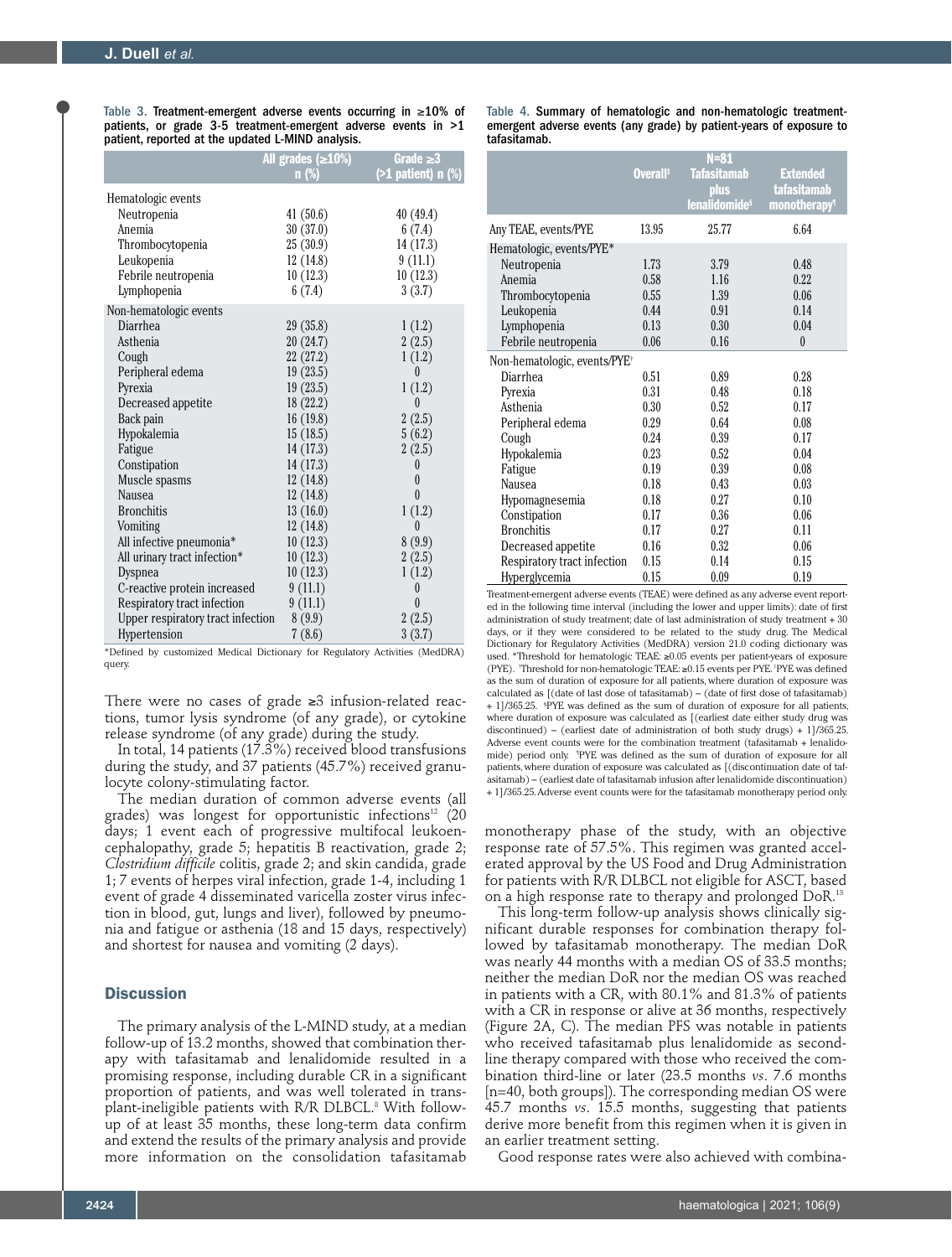tion therapy in the subgroups of patients with primary refractory, rituximab-refractory and last-therapy-refractory disease, especially given that these patients are considered difficult to treat, and those responses were durable. The median PFS and OS were, however, shorter than those for the overall population, especially in primary refractory patients, so there is still room for improvement in outcomes for difficult-to-treat patients. Notably, two patients with double- and triple-hit lymphoma and seven out of eight patients with transformed lymphoma responded to therapy.

In the exploratory subgroup analysis, the only disease characteristic that appeared to have a negative effect on prognosis was IPI score ≥3 (i.e., intermediate-high- or high-risk disease); a high IPI score has long been recognized as a risk factor for poor outcomes in DLBCL.<sup>14</sup>

In regard to safety, there was little change in the adverse event profile since the primary analysis, which indicates a good tolerability profile for tafasitamab monotherapy. There was a reduction in the burden of common hematologic and non-hematologic adverse events as patients transitioned from combination therapy to tafasitamab monotherapy, with a residual tolerability profile similar to that in previous studies of tafasitamab monotherapy.10,11 This observation is of considerable importance for frail or elderly patients, who may prefer treatment with limited effects on their quality of life. In particular, the low incidence of infusion-related reactions (all of which were grade 1) and absence of cytokine release syndrome with tafasitamab plus lenalidomide is an important consideration for therapy in frail patients, given the occurrence of these events with CAR T-cell and other antibody therapies.

Subsequent treatment, including ASCT and CAR T cells, was not precluded by previous administration of tafasitamab and lenalidomide in patients who experienced disease progression during this combination regimen.

In this trial, lenalidomide was given for a limited time of up to 12 months, which is in line with the median DoR of lenalidomide monotherapy in R/R non-Hodgkin lymphoma of 10.5 months,15,16 and the observation that the best responses with tafasitamab plus lenalidomide typically occur within this time window. Treatment until progression with tafasitamab is a novel concept, and although the exact contribution of the monotherapy phase cannot be delineated in this trial, it deserves further investigation. The excellent durability of CR achieved raises the question of whether cure is possible with tafasitamab plus lenalidomide; longer follow-up data will be needed to assess this.

Patients with R/R DLBCL who are not eligible for ASCT have few options. In patients who had previously received rituximab, cytotoxic chemotherapy with six to eight cycles of rituximab plus gemcitabine and oxaliplatin was associated with a CR/unconfirmed CR rate of 42% with a median PFS of 4 months and median OS of 8 months, and an overall high incidence of grade ≥3 neutropenia (73%) and thrombocytopenia (44%), requiring transfusions of blood (33%) and platelets  $(23\%)$ .<sup>17</sup>

In patients with third- or later-line disease, the median PFS of 7.6 months and median OS of 15.5 months with tafasitamab plus lenalidomide are comparable with those achieved with other options such as polatuzumab plus bendamustine and rituxiamb (approved for R/R DLBCL

in the European Union)7 and CAR T-cell therapy.6,18 The median DoR has not been reached, with more than 80% of patients with a best response of CR still in remission after 3.5 years. The L-MIND regimen is readily available to administer in an outpatient setting, with oral lenalidomide self-administered by the patient and weekly tafasitamab infusions (fortnightly after the first 3 months of therapy).

In conclusion, combination therapy with tafasitamab plus lenalidomide followed by tafasitamab monotherapy provided clinically significant durable responses in patients with R/R DLBCL who were not eligible for ASCT, including those with refractory disease, with manageable toxicity during combination treatment and a reduced adverse event burden during tafasitamab monotherapy. These long-term data further validate tafasitamab plus lenalidomide followed by extended tafasitamab monotherapy as a valuable option for patients with R/R DLBCL who are not eligible for ASCT.

## *Disclosures*

*EGB reports receiving personal fees for consultancy from Janssen, Gilead, Sandoz, Celltrion, and Celgene, and honoraria from Roche, Janssen, AbbVie, and Takeda. GG reports receiving personal fees for advisory board participation from AbbVie, Janssen, AstraZeneca, and Sunesys, and for participation in a speaker bureau from AbbVie and Janssen. GS reports receiving personal fees for consultancy from Epizyme and Ipsen; advisory board participation or symposia from MorphoSys, AbbVie, BeiGene, Genmab, Velosbio, Celgene/BMS, Incyte, Janssen, Novartis, Gilead/Kite, and Genentech/Roche outside the submitted work; and has a patent issued (WO2012010561A1: characterization of another anti-CD19 monoclonal antibody with antibody-dependent cell-mediated cytotoxicity, developed in collaboration with IDD-biotech); this antibody and the company has no relationship with the anti-CD19 antibody described in the current paper (tafasitamab) and has not been licensed to any third party. KM reports receiving personal fees for advisory board participation from MorphoSys during the conduct of the study, and from Pharmacyclics, BMS, Celgene, Kite, and Seattle Genetics outside the submitted work. MD reports receiving an institutional research grant from AbbVie, Bayer, Celgene, Janssen, and Roche; personal fees for advisory board participation from AstraZeneca, Bayer, BeiGene, Celgene, Genmab, Gilead, Incyte, Janssen, Novartis, and Roche; and speaker fees from Amgen, AstraZeneca, Bayer, Celgene, Gilead, Janssen, and Roche, all outside the submitted work. NK reports receiving research funding from Celgene, outside the submitted work. OT reports receiving personal fees from Roche, Gilead, AbbVie, Celgene, Janssen, Sandoz and iQuone, and travel grants from Roche, Gilead, AbbVie, Celgene and Janssen outside the submitted work. WJ reports receiving research funding from MorphoSys during the conduct of the study, and Roche, Sandoz and Celltrion outside the submitted work. AO reports honoraria from Roche and personal fees for advisory board participation from Janssen. JW, MDH, and SA are employees of MorphoSys AG, Planegg, Germany. All other authors declare no competing interests.* 

## *Contributions*

*JD, GS, JW, MD-H, and SA analyzed and interpreted the data. All authors contributed to data acquisition, manuscript development, and approval. All authors interpreted the results and agree on accountability for all study aspects, including accuracy, integrity, and protocol adherence. All authors contributed to study design or conduct, data analyses, or manuscript writing.*